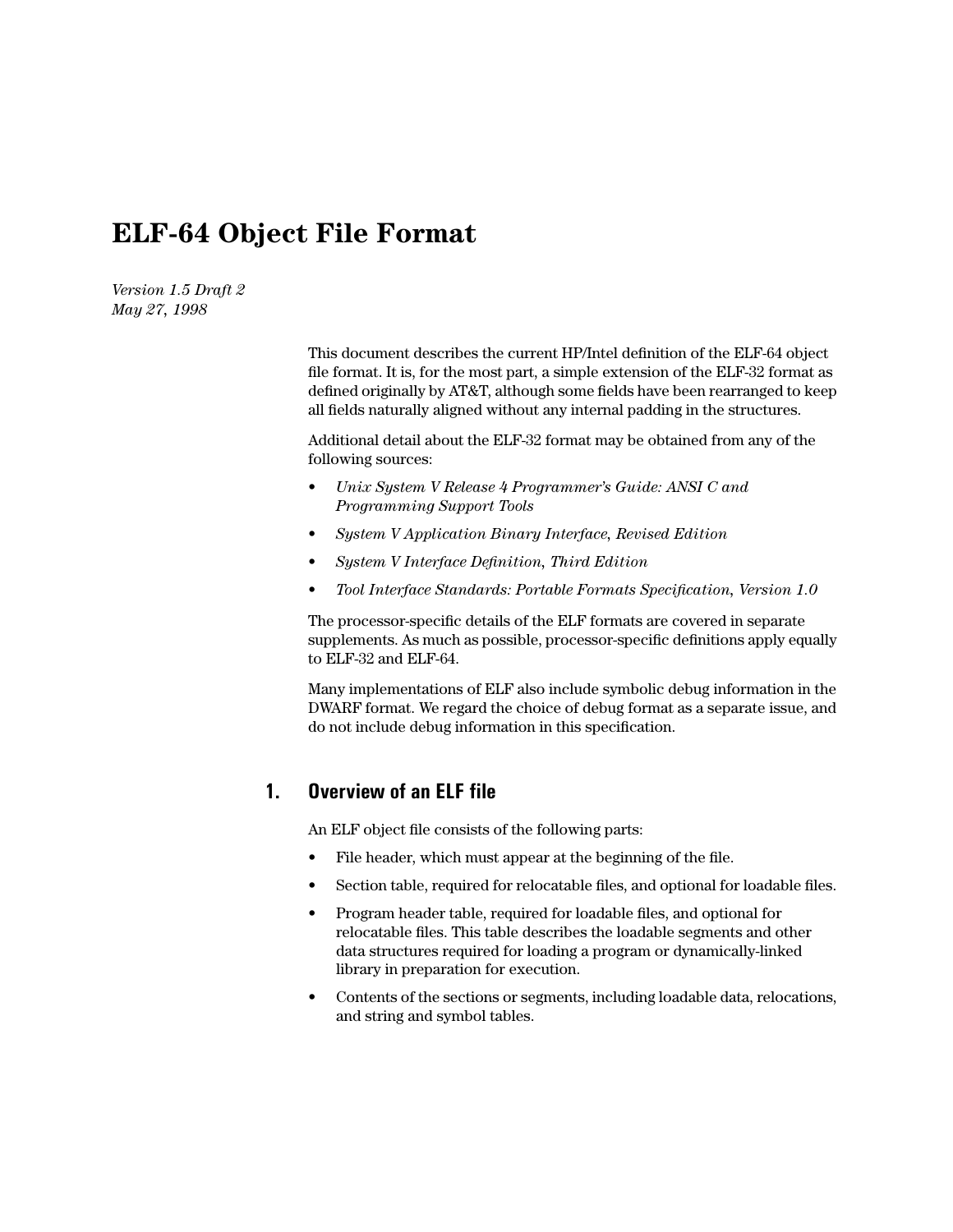Relocatable and loadable object files are illustrated in Figure 1. The contents of these parts are described in the following sections.



## **2. Data representation**

The data structures described in this document are described in a machineindependent format, using symbolic data types shown in the Table 1. For 64-bit processors, these data types have the sizes and alignments shown.

| <b>Name</b>   | Size           | <i><b>Alignment</b></i> | <b>Purpose</b>           |
|---------------|----------------|-------------------------|--------------------------|
| Elf64 Addr    | 8              | 8                       | Unsigned program address |
| Elf64 Off     | 8              | 8                       | Unsigned file offset     |
| Elf64 Half    | $\overline{2}$ | 2                       | Unsigned medium integer  |
| Elf64 Word    | 4              | 4                       | Unsigned integer         |
| Elf64 Sword   | 4              | 4                       | Signed integer           |
| Elf64 Xword   | 8              | 8                       | Unsigned long integer    |
| Elf64 Sxword  | 8              | 8                       | Signed long integer      |
| unsigned char |                |                         | Unsigned small integer   |

**Table 1. ELF-64 Data Types**

The data structures are arranged so that fields are aligned on their natural boundaries and the size of each structure is a multiple of the largest field in the structure without padding.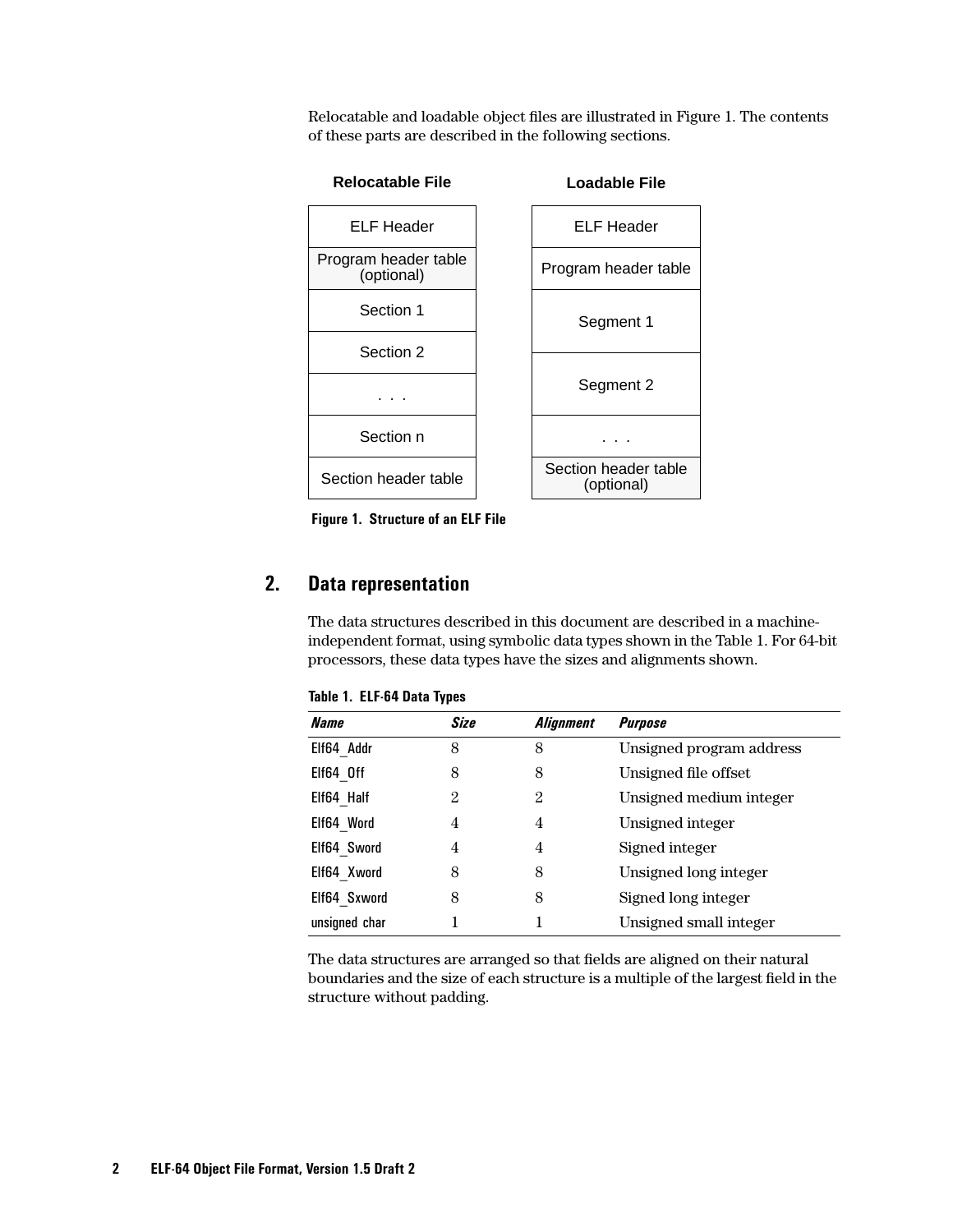## **3. File header**

| typedef struct |                 |                                                      |
|----------------|-----------------|------------------------------------------------------|
|                |                 |                                                      |
| unsigned char  | e $ident[16]$ ; | /* ELF identification */                             |
| Elf64 Half     | e type;         | /* Object file type */                               |
| Elf64 Half     | e machine;      | /* Machine type */                                   |
| Elf64 Word     | e version;      | $/*$ Object file version $*$                         |
| Elf64 Addr     | e entry;        | /* Entry point address */                            |
| Elf64 Off      | e phoff;        | /* Program header offset */                          |
| Elf64 Off      | e shoff;        | /* Section header offset */                          |
| Elf64 Word     | e flags;        | /* Processor-specific flags */                       |
| Elf64 Half     | e ehsize;       | $I^*$ ELF header size $*I$                           |
| Elf64 Half     | e phentsize;    | /* Size of program header entry */                   |
| Elf64 Half     | e phnum;        | $\prime^*$ Number of program header entries $\prime$ |
| Elf64 Half     | e shentsize;    | /* Size of section header entry */                   |
| Elf64 Half     | e shnum;        | /* Number of section header entries */               |
| Elf64 Half     | e shstrndx;     | /* Section name string table index */                |
| Elf64 Ehdr;    |                 |                                                      |

The file header is located at the beginning of the file, and is used to locate the other parts of the file. The structure is shown in Figure 2.

 **Figure 2. ELF-64 Header**

The fields in the ELF header have the following meanings:

• e\_ident identify the file as an ELF object file, and provide information about the data representation of the object file structures. The bytes of this array that have defined meanings are detailed below. The remaining bytes are reserved for future use, and should be set to zero. Each byte of the array is indexed symbolically using the names in the Table 2.

|  |  | Table 2. ELF Identification, e ident |  |
|--|--|--------------------------------------|--|
|--|--|--------------------------------------|--|

| <b>Name</b>   | Value | <b>Purpose</b>         |
|---------------|-------|------------------------|
| EI MAGO       | 0     | File identification    |
| EI MAG1       | 1     |                        |
| EI MAG2       | 2     |                        |
| EI MAG3       | 3     |                        |
| EI CLASS      | 4     | File class             |
| EI DATA       | 5     | Data encoding          |
| EI VERSION    | 6     | File version           |
| EI OSABI      | 7     | OS/ABI identification  |
| EI ABIVERSION | 8     | <b>ABI</b> version     |
| EI PAD        | 9     | Start of padding bytes |
| EI NIDENT     | 16    | Size of e ident[]      |

• e\_ident[EI\_MAG0] through e\_ident[EI\_MAG3] contain a "magic number," identifying the file as an ELF object file. They contain the characters '\x7f', 'E', 'L', and 'F', respectively.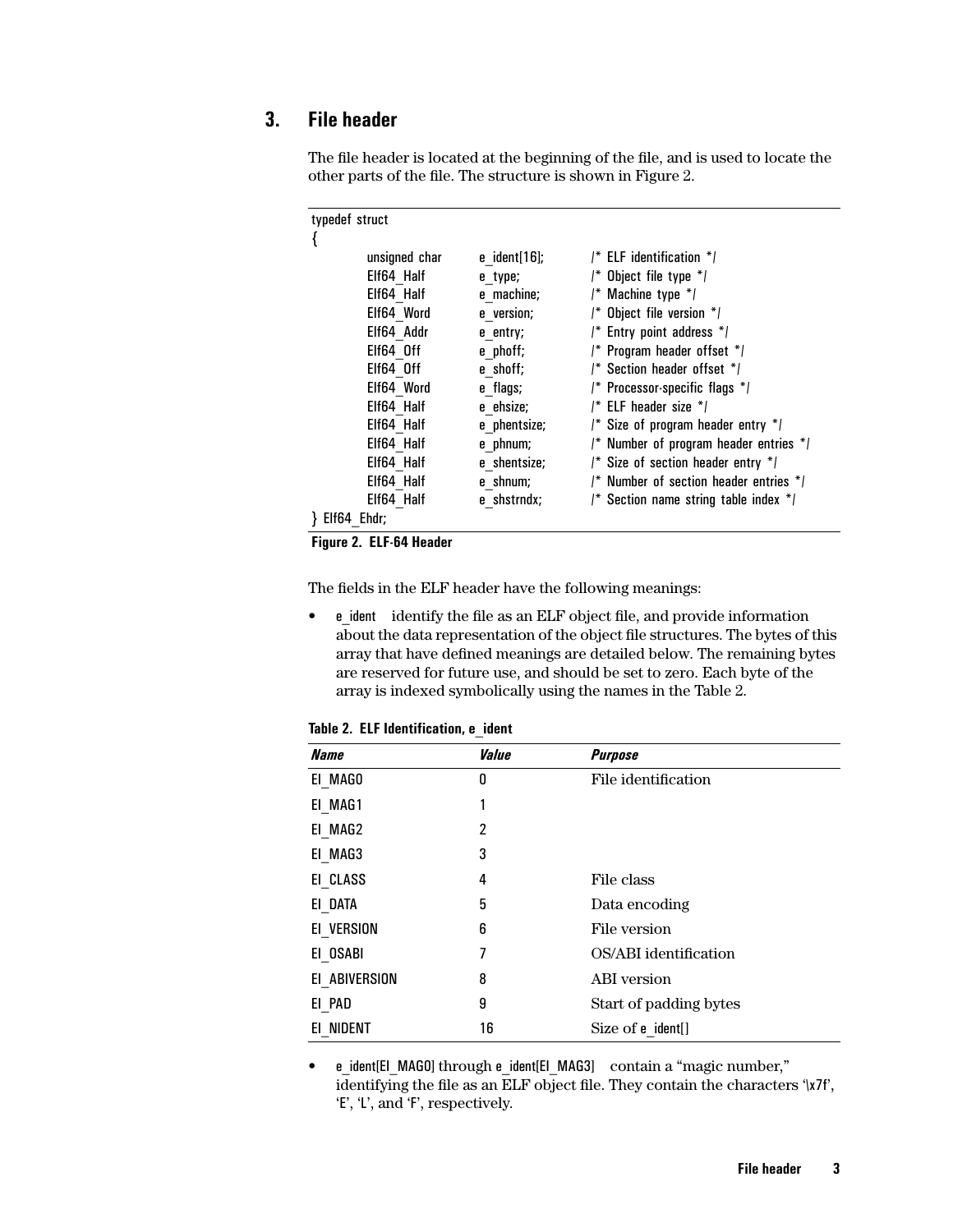• e\_ident[EI\_CLASS] identifies the class of the object file, or its capacity. [Table 3](#page-4-0) lists the possible values.

This document describes the structures for ELFCLASS64.

The class of the ELF file is independent of the data model assumed by the object code. The EI\_CLASS field identifies the file format; a processorspecific flag in the e\_flags field, described below, may be used to identify the application's data model if the processory supports multiple models.

• e\_ident[EI\_DATA] specifies the data encoding of the object file data structures. [Table 4](#page-4-0) lists the encodings defined for ELF-64.

For the convenience of code that examines ELF object files at run time (e.g., the dynamic loader), it is intended that the data encoding of the object file will match that of the running program. For environments that support both byte orders, a processor-specific flag in the e\_flags field, described below, may be used to identify the application's operating mode.

- e\_ident[EI\_VERSION] identifies the version of the object file format. Currently, this field has the value EV\_CURRENT, which is defined with the value 1.
- e ident[EI\_OSABI] identifies the operating system and ABI for which the object is prepared. Some fields in other ELF structures have flags and values that have environment-specific meanings; the interpretation of those fields is determined by the value of this field. T[able 5 lis](#page-4-0)ts the currently-defined values for this field.
- e\_ident[EI\_ABIVERSION] identifies the version of the ABI for which the object is prepared. This field is used to distinguish among incompatible versions of an ABI. The interpretation of this version number is dependent on the ABI identified by the EI\_0SABI field.

For applications conforming to the System V ABI, third edition, this field should contain 0.

- e type identifies the object file type. The processor-independent values for this field are listed in [Table 6.](#page-4-0)
- e\_machine identifies the target architecture. These values are defined in the processor-specific supplements.
- e\_version identifies the version of the object file format. Currently, this field has the value EV\_CURRENT, which is defined with the value 1.
- e\_entry contains the virtual address of the program entry point. If there is no entry point, this field contains zero.
- e phoff contains the file offset, in bytes, of the program header table.
- **e** shoff contains the file offset, in bytes, of the section header table.
- e flags contains processor-specific flags.
- e ehsize contains the size, in bytes, of the ELF header.
- e\_phentsize contains the size, in bytes, of a program header table entry.
- e\_phnum contains the number of entries in the program header table.
- **e** shentsize contains the size, in bytes, of a section header table entry.
- e shnum contains the number of entries in the section header table.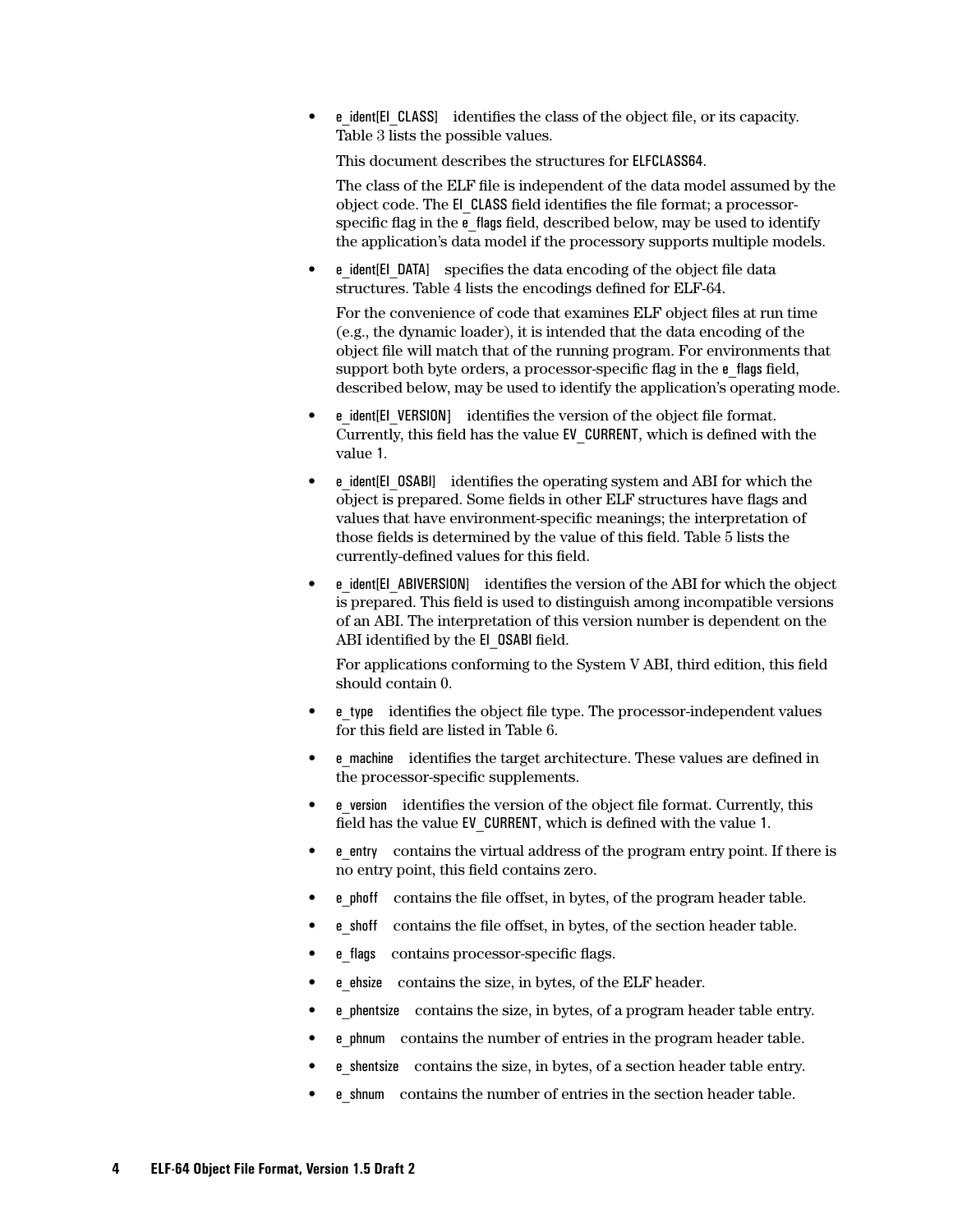<span id="page-4-0"></span>• e\_shstrndx contains the section header table index of the section containing the section name string table. If there is no section name string table, this field has the value SHN\_UNDEF.

#### **Table 3. Object File Classes, e\_ident[EI\_CLASS]**

| Name       | <i><b>Value</b></i> | Meaning        |
|------------|---------------------|----------------|
| ELFCLASS32 |                     | 32-bit objects |
| ELFCLASS64 |                     | 64-bit objects |

#### **Table 4. Data Encodings, e\_ident[EI\_DATA]**

| Name               | Value | <i><b>Meaning</b></i>                             |
|--------------------|-------|---------------------------------------------------|
| <b>FLFDATA2LSB</b> |       | Object file data structures are little-<br>endian |
| <b>FLFDATA2MSB</b> |       | Object file data structures are big-<br>endian    |

### **Table 5. Operating System and ABI Identifiers, e\_ident[EI\_OSABI]**

| Name                | <i><b>Value</b></i> | Meaning                              |
|---------------------|---------------------|--------------------------------------|
| ELFOSABI SYSV       |                     | System V ABI                         |
| ELFOSABI HPUX       |                     | HP-UX operating system               |
| ELFOSABI STANDALONE | 255                 | Standalone (embedded)<br>application |

### **Table 6. Object File Types, e\_type**

| <b>Name</b> | Value         | <b>Meaning</b>           |
|-------------|---------------|--------------------------|
| ET NONE     | 0             | No file type             |
| ET REL      | 1             | Relocatable object file  |
| ET EXEC     | 2             | Executable file          |
| ET DYN      | 3             | Shared object file       |
| ET CORE     | 4             | Core file                |
| ET LOOS     | 0xFE00        | Environment-specific use |
| ET HIOS     | <b>OxFEFF</b> |                          |
| ET LOPROC   | 0xFF00        | Processor-specific use   |
| ET HIPROC   | <b>OxFFFF</b> |                          |

## **4. Sections**

Sections contain all the information in an ELF file, except for the ELF header, program header table, and section header table. Sections are identified by an index into the section header table.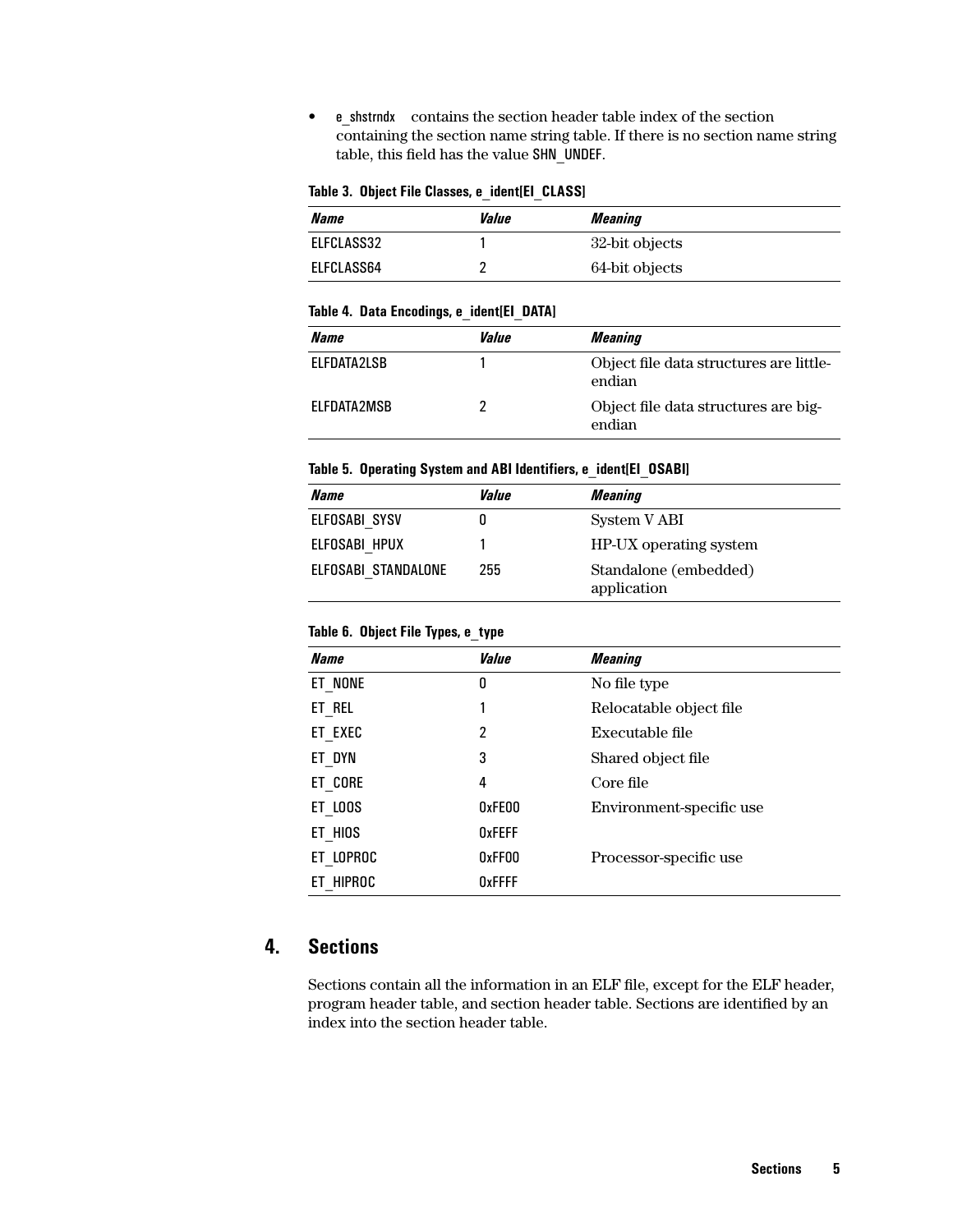### *Section indices*

Section index 0, and indices in the range 0xFF00–0xFFFF are reserved for special purposes. Table 7 lists the special section indices that are defined.

**Table 7. Special Section Indices**

| Name             | Value  | <b>Meaning</b>                                                                                                   |
|------------------|--------|------------------------------------------------------------------------------------------------------------------|
| <b>SHN UNDEF</b> | 0      | Used to mark an undefined or<br>meaningless section reference                                                    |
| SHN LOPROC       | 0xFF00 | Processor-specific use                                                                                           |
| SHN HIPROC       | 0xFF1F |                                                                                                                  |
| SHN LOOS         | 0xFF20 | Environment-specific use                                                                                         |
| SHN HIOS         | 0xFF3F |                                                                                                                  |
| SHN ABS          | 0xFFF1 | Indicates that the corresponding<br>reference is an absolute value                                               |
| SHN COMMON       | 0xFFF2 | Indicates a symbol that has been<br>declared as a common block<br>(Fortran COMMON or C tentative<br>declaration) |

The first entry in the section header table (with an index of 0) is reserved, and must contain all zeroes.

### *Section header entries*

The structure of a section header is shown in Figure 3.

```
typedef struct
{
        Elf64 Word sh_name; \frac{1}{2} Section name */
        Elf64_Word sh_type; /* Section type */
        Elf64 Xword sh flags; \frac{1}{2} Section attributes */
        Elf64 Addr sh addr; \frac{1}{2} Virtual address in memory */
        Elf64 Off sh offset; /* Offset in file */
        Elf64 Xword sh_size; / Size of section */
        Elf64 Word sh link; / Link to other section ^*/
        Elf64 Word sh info; \frac{1}{2} Miscellaneous information */
        Elf64 Xword sh addralign; /* Address alignment boundary */
        Elf64 Xword sh entsize; /* Size of entries, if section has table */
} Elf64_Shdr;
```
 **Figure 3. ELF-64 Section Header**

- sh\_name contains the offset, in bytes, to the section name, relative to the start of the section name string table.
- sh type identifies the section type. [Table 8](#page-6-0) lists the processor-independent values for this field.
- sh flags identifies the attributes of the section. [Table 9](#page-7-0) lists the processorindependent values for these flags.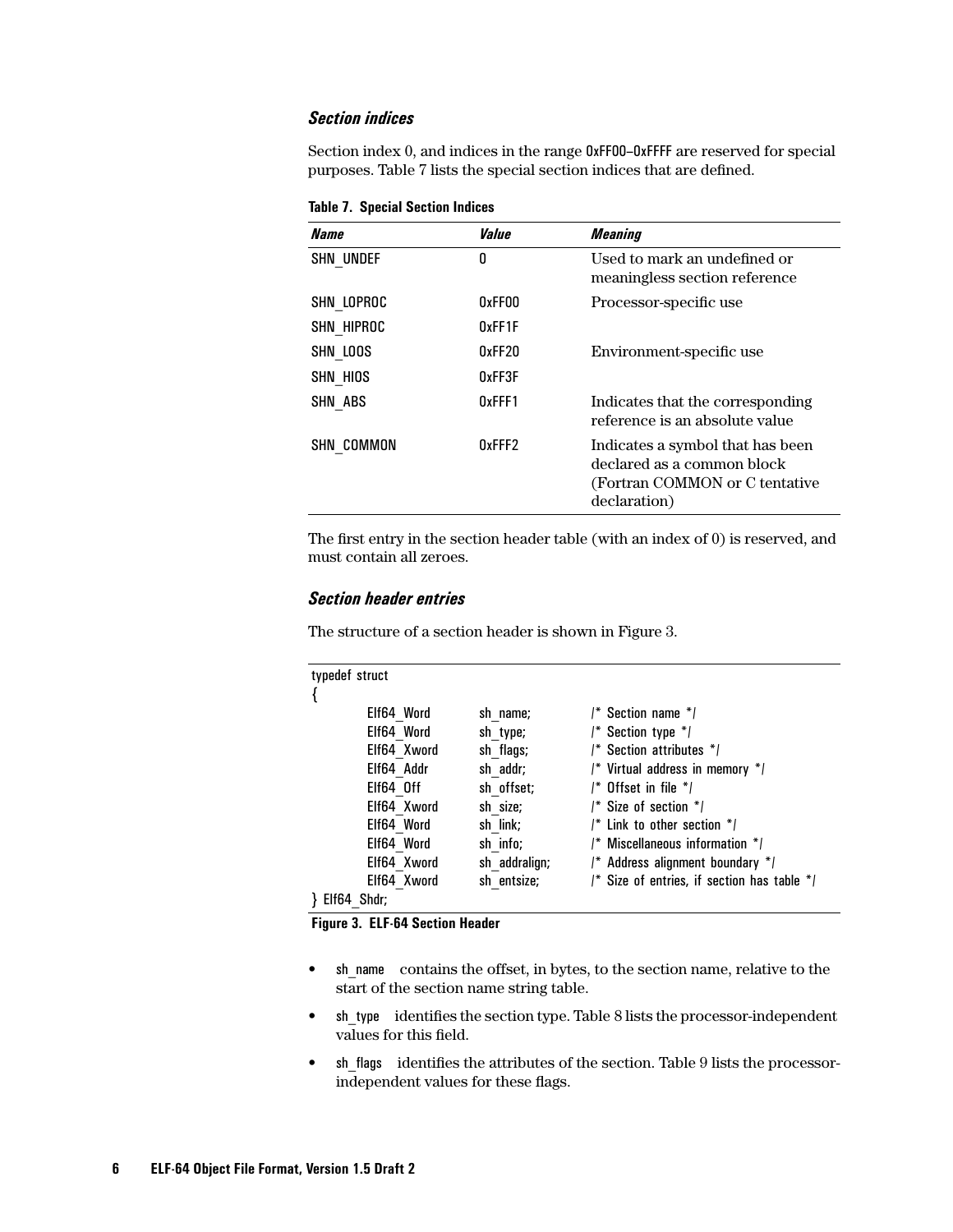- <span id="page-6-0"></span>• sh\_addr contains the virtual address of the beginning of the section in memory. If the section is not allocated to the memory image of the program, this field should be zero.
- sh offset contains the offset, in bytes, of the beginning of the section contents in the file.
- sh\_size contains the size, in bytes, of the section. Except for SHT\_NOBITS sections, this is the amount of space occupied in the file.
- sh link contains the section index of an associated section. This field is used for several purposes, depending on the type of section, as explained in [Table 10.](#page-7-0)
- sh info contains extra information about the section. This field is used for several purposes, depending on the type of section, as explained in [Table 11.](#page-7-0)
- sh addralign contains the required alignment of the section. This field must be a power of two.
- sh\_entsize contains the size, in bytes, of each entry, for sections that contain fixed-size entries. Otherwise, this field contains zero.

| <b>Name</b>  | Value          | <b>Meaning</b>                                                          |
|--------------|----------------|-------------------------------------------------------------------------|
| SHT NULL     | 0              | Marks an unused section header                                          |
| SHT PROGBITS | 1              | Contains information defined by<br>the program                          |
| SHT_SYMTAB   | $\overline{2}$ | Contains a linker symbol table                                          |
| SHT STRTAB   | 3              | Contains a string table                                                 |
| SHT RELA     | 4              | Contains "Rela" type relocation<br>entries                              |
| SHT HASH     | 5              | Contains a symbol hash table                                            |
| SHT_DYNAMIC  | 6              | Contains dynamic linking tables                                         |
| SHT NOTE     | 7              | Contains note information                                               |
| SHT NOBITS   | 8              | Contains uninitialized space; does<br>not occupy any space in the file. |
| SHT REL      | 9              | Contains "Rel" type relocation<br>entries                               |
| SHT SHLIB    | 10             | Reserved                                                                |
| SHT_DYNSYM   | 11             | Contains a dynamic loader symbol<br>table                               |
| SHT_LOOS     | 0x60000000     | Environment-specific use                                                |
| SHT HIOS     | Ox6FFFFFFF     |                                                                         |
| SHT_LOPROC   | 0x70000000     | Processor-specific use                                                  |
| SHT HIPROC   | Ox7FFFFFFF     |                                                                         |

#### **Table 8. Section Types, sh\_type**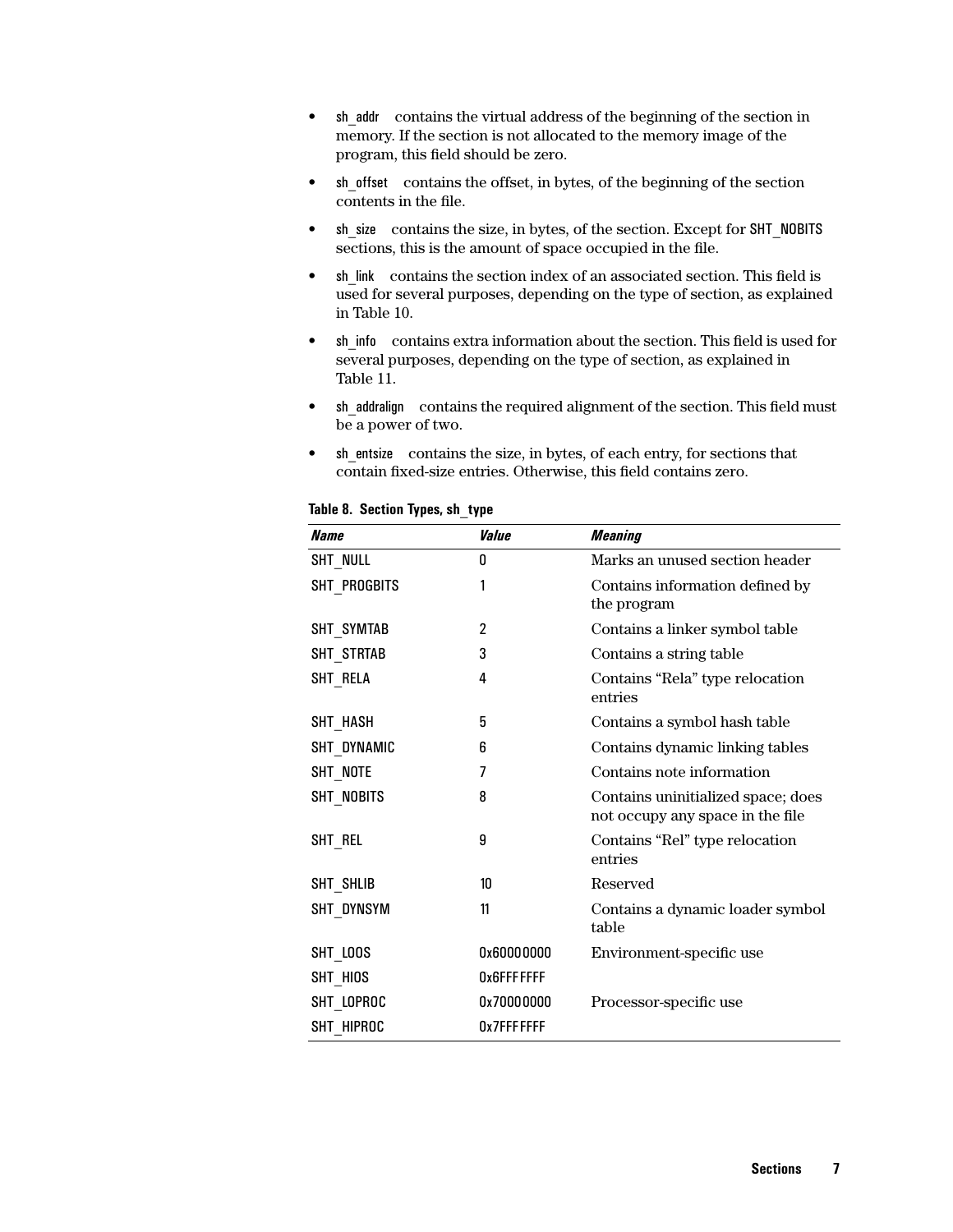<span id="page-7-0"></span>

|  |  | Table 9. Section Attributes, sh flags |  |  |
|--|--|---------------------------------------|--|--|
|--|--|---------------------------------------|--|--|

| Name          | Value      | <b>Meaning</b>                                     |
|---------------|------------|----------------------------------------------------|
| SHF WRITE     | 0x1        | Section contains writable data                     |
| SHF ALLOC     | 0x2        | Section is allocated in memory<br>image of program |
| SHF EXECINSTR | 0x4        | Section contains executable<br>instructions        |
| SHF MASKOS    | 0x0F000000 | Environment-specific use                           |
| SHF MASKPROC  | 0xF0000000 | Processor-specific use                             |

### **Table 10. Use of the sh\_link Field**

| <b>Section Type</b>      | <b>Associated Section</b>                    |
|--------------------------|----------------------------------------------|
| SHT DYNAMIC              | String table used by entries in this section |
| SHT HASH                 | Symbol table to which the hash table applies |
| SHT REL<br>SHT RELA      | Symbol table referenced by relocations       |
| SHT SYMTAB<br>SHT DYNSYM | String table used by entries in this section |
| Other                    | SHN UNDEF                                    |

#### **Table 11. Use of the sh\_info Field**

| <b>Section Type</b>      | sh info                                                            |
|--------------------------|--------------------------------------------------------------------|
| SHT REL<br>SHT RELA      | Section index of section to which the relocations<br>apply         |
| SHT SYMTAB<br>SHT DYNSYM | Index of first non-local symbol (i.e., number of local<br>symbols) |
| Other                    | U                                                                  |

## *Standard sections*

The standard sections used for program code and data are shown in Table 12. The standard sections used for other object file information are shown in [Table 13](#page-8-0). In the flags column, "A" stands for SHF\_ALLOC, "W" for SHF\_WRITE, and "X" for SHF\_EXECINSTR.

**Table 12. Standard Sections for Code and Data** 

| <b>Section Name</b> | <b>Section Type</b> | Flags | Use                                        |
|---------------------|---------------------|-------|--------------------------------------------|
| .bss                | SHT NOBITS          | A, W  | Uninitialized data                         |
| .data               | SHT PROGBITS        | A, W  | Initialized data                           |
| .interp             | SHT PROGBITS        | [A]   | Program interpreter path name              |
| .rodata             | SHT PROGBITS        | A     | Read-only data (constants and<br>literals) |
| .text               | SHT PROGBITS        | A, X  | Executable code                            |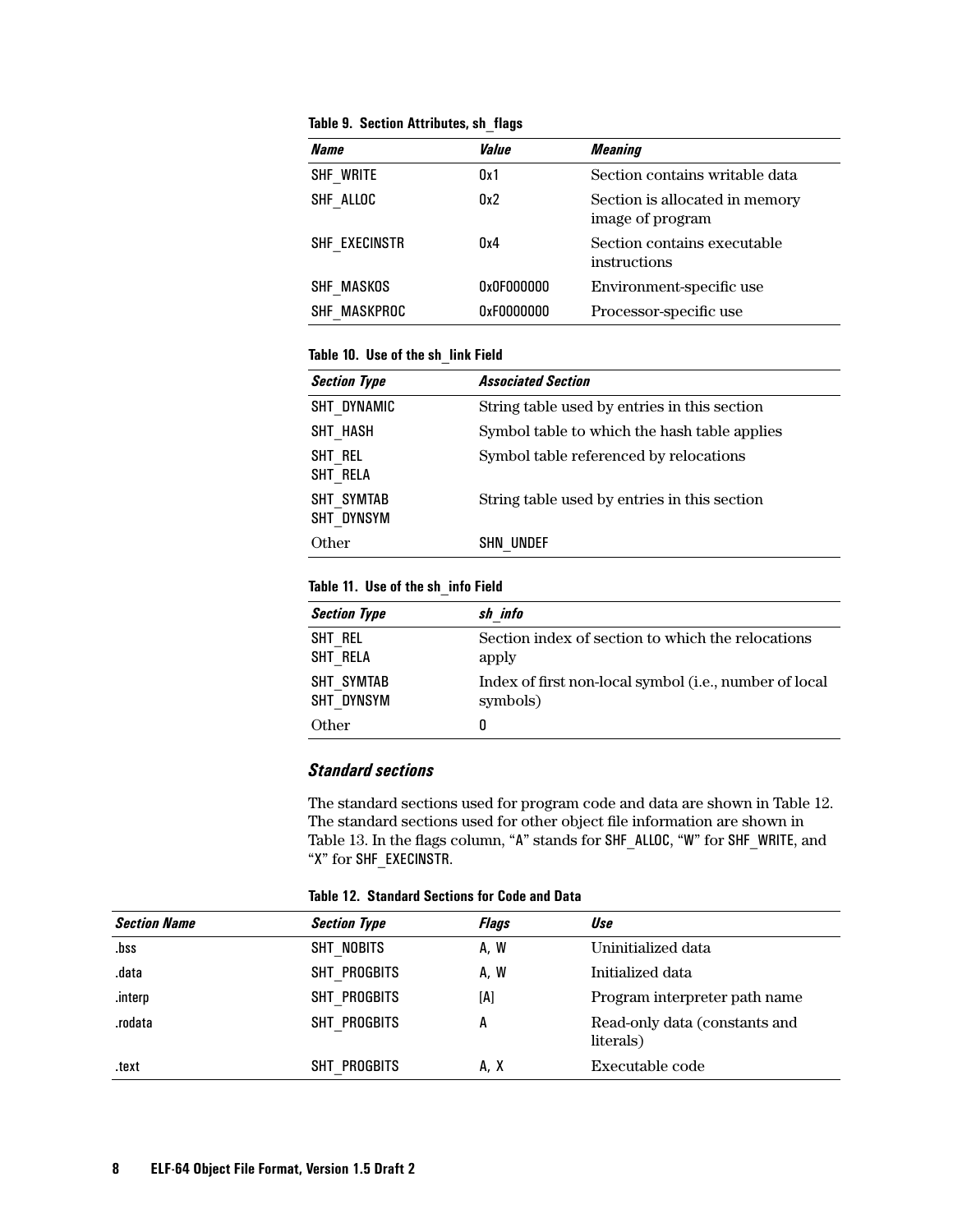<span id="page-8-0"></span>

| <b>Section Name</b>       | <b>Section Type</b> | <b>Flags</b> | Use                                 |
|---------------------------|---------------------|--------------|-------------------------------------|
| .comment                  | SHT PROGBITS        | none         | Version control information         |
| .dynamic                  | SHT DYNAMIC         | A[, W]       | Dynamic linking tables              |
| .dynstr                   | SHT STRTAB          | A            | String table for .dynamic section   |
| .dynsym                   | SHT DYNSYM          | A            | Symbol table for dynamic linking    |
| .got                      | SHT PROGBITS        | mach. dep.   | Global offset table                 |
| .hash                     | SHT HASH            | A            | Symbol hash table                   |
| .note                     | SHT NOTE            | none         | Note section                        |
| .plt                      | SHT PROGBITS        | mach. dep.   | Procedure linkage table             |
| rel $name$<br>rela $name$ | SHT REL<br>SHT RELA | [A]          | Relocations for section <i>name</i> |
| .shstrtab                 | SHT STRTAB          | none         | Section name string table           |
| .strtab                   | SHT STRTAB          | none         | String table                        |
| .symtab                   | SHT SYMTAB          | [A]          | Linker symbol table                 |

**Table 13. Other Standard Sections** 

## **5. String tables**

String table sections contain strings used for section names and symbol names. A string table is just an array of bytes containing null-terminated strings. Section header table entries, and symbol table entries refer to strings in a string table with an index relative to the beginning of the string table. The first byte in a string table is defined to be null, so that the index 0 always refers to a null or non-existent name.

## **6. Symbol table**

The first symbol table entry is reserved and must be all zeroes. The symbolic constant STN\_UNDEF is used to refer to this entry.

The structure of a symbol table entry is shown in Figure 4.

| typedef struct |               |           |                                             |
|----------------|---------------|-----------|---------------------------------------------|
|                |               |           |                                             |
|                | Elf64 Word    | st name;  | /* Symbol name */                           |
|                | unsigned char | st info;  | /* Type and Binding attributes */           |
|                | unsigned char | st other; | $\prime^*$ Reserved $\prime$ /              |
|                | Elf64 Half    | st shndx; | $I^*$ Section table index $*I$              |
|                | Elf64 Addr    | st value; | $\prime^*$ Symbol value $\prime$ /          |
|                | Elf64 Xword   | st size;  | $\prime^*$ Size of object (e.g., common) */ |
| Elf64 Sym;     |               |           |                                             |

 **Figure 4. ELF-64 Symbol Table Entry**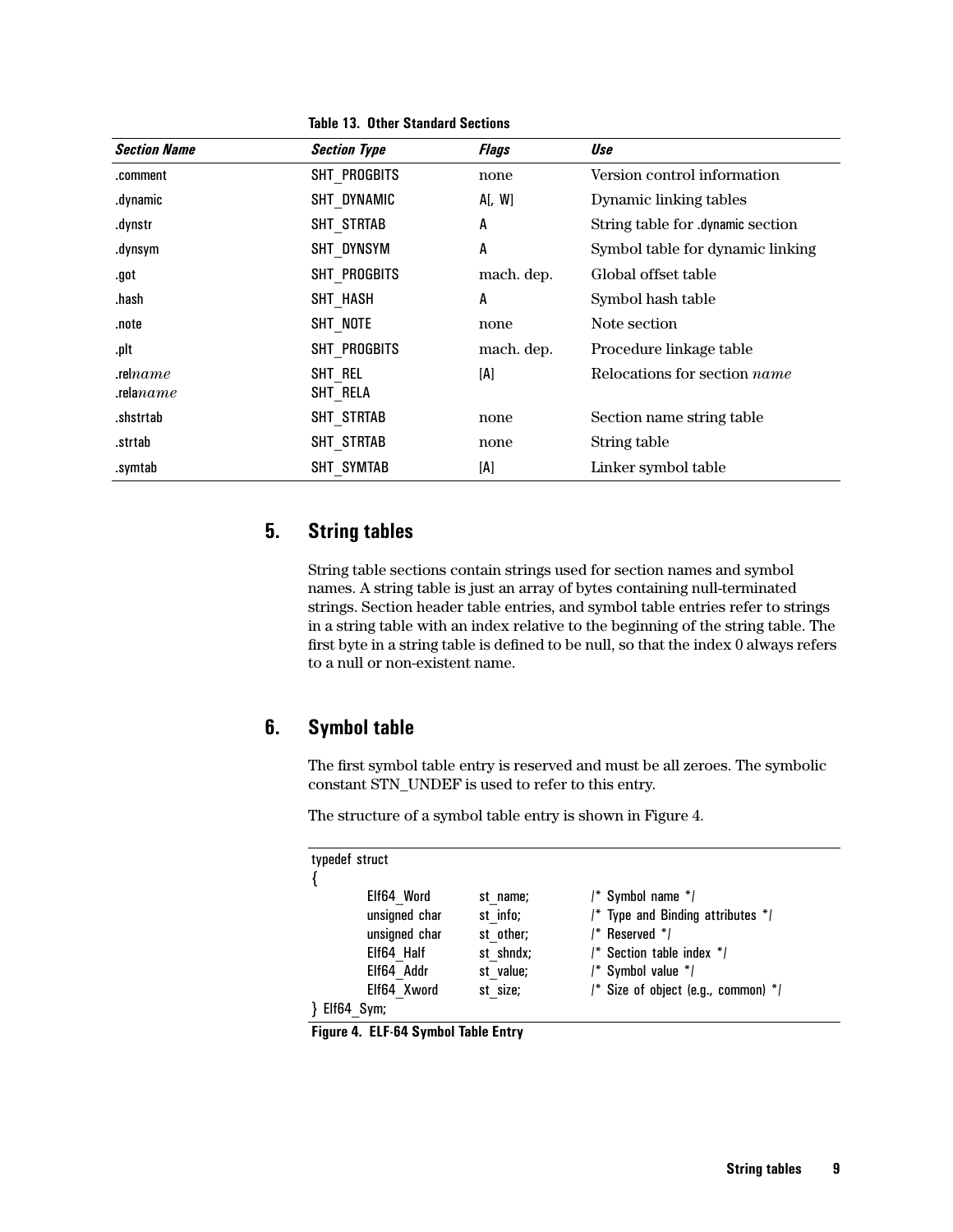- st\_name contains the offset, in bytes, to the symbol name, relative to the start of the symbol string table. If this field contains zero, the symbol has no name.
- st info contains the symbol type and its binding attributes (that is, its scope). The binding attributes are contained in the high-order four bits of the eight-bit byte, and the symbol type is contained in the low-order four bits. The processor-independent binding attributes are listed in Table 14, and the processor-independent values for symbol type are listed in Table 15.

An STT\_FILE symbol must have STB\_LOCAL binding, its section index must be SHN ABS, and it must precede all other local symbols for the file.

- st other is reserved for future use; must be zero.
- st shndx contains the section index of the section in which the symbol is "defined." For undefined symbols, this field contains SHN\_UNDEF; for absolute symbols, it contains SHN\_ABS; and for common symbols, it contains SHN\_COMMON.
- st value contains the value of the symbol. This may be an absolute value or a relocatable address.

In relocatable files, this field contains the alignment constraint for common symbols, and a section-relative offset for defined relocatable symbols.

In executable and shared object files, this field contains a virtual address for defined relocatable symbols.

st size contains the size associated with the symbol. If a symbol does not have an associated size, or the size is unknown, this field contains zero.

| Name            | Value | <i><b>Meaning</b></i>                                          |
|-----------------|-------|----------------------------------------------------------------|
| STB LOCAL       | 0     | Not visible outside the object file.                           |
| STB GLOBAL      |       | Global symbol, visible to all object<br>files                  |
| <b>STB WEAK</b> | 2     | Global scope, but with lower<br>precedence than global symbols |
| STB LOOS        | 10    | Environment-specific use                                       |
| STB HIOS        | 12    |                                                                |
| STB LOPROC      | 13    | Processor-specific use                                         |
| STB HIPROC      | 15    |                                                                |

#### **Table 14. Symbol Bindings**

#### **Table 15. Symbol Types**

| Name        | Value | <i><b>Meaning</b></i>                           |
|-------------|-------|-------------------------------------------------|
| STT NOTYPE  | U     | No type specified (e.g., an absolute<br>symbol) |
| STT OBJECT  |       | Data object                                     |
| STT FUNC    | 7     | Function entry point                            |
| STT SECTION | 3     | Symbol is associated with a section             |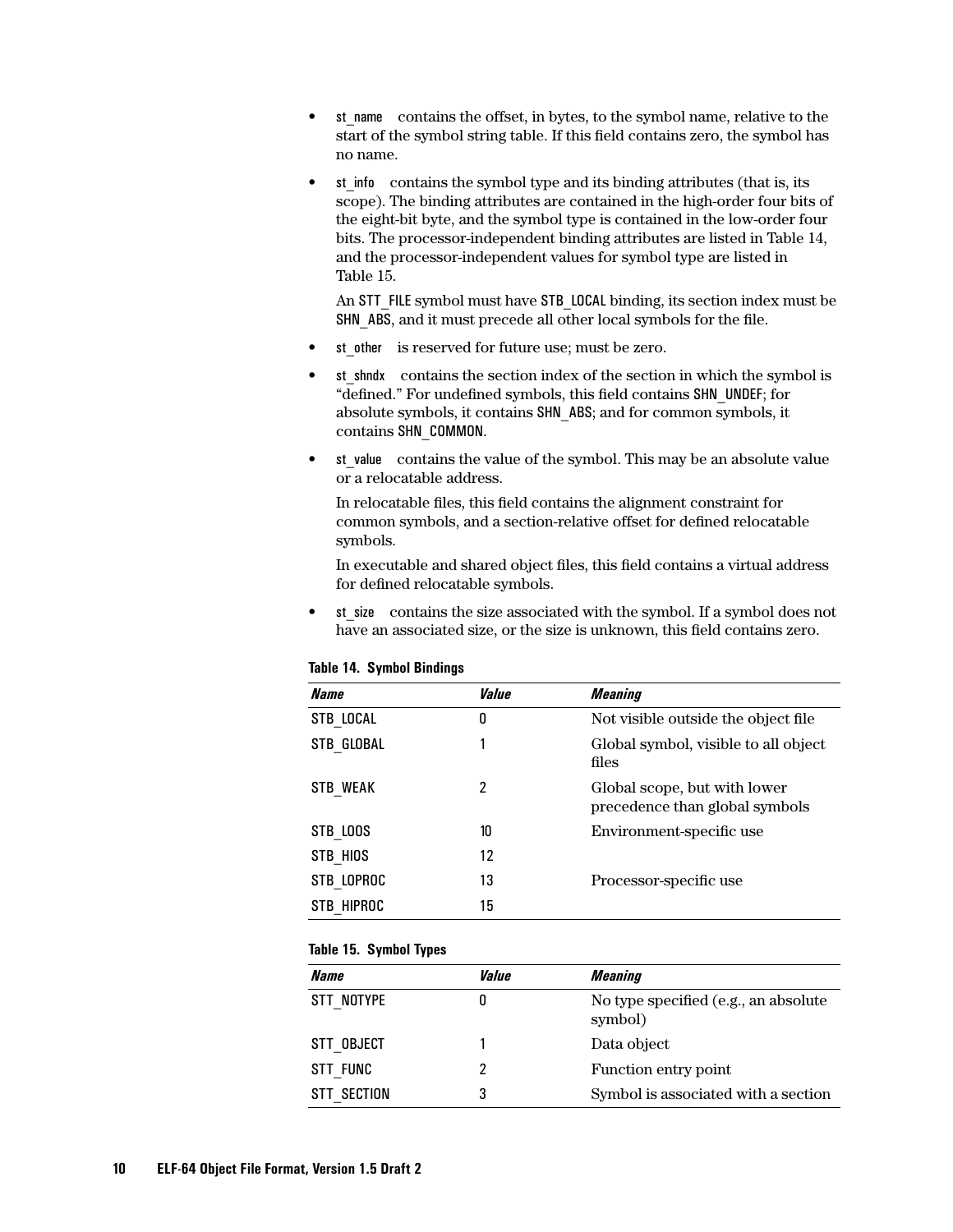| Name       | Value | <i><b>Meaning</b></i>                          |
|------------|-------|------------------------------------------------|
| STT FILE   | 4     | Source file associated with the<br>object file |
| STT LOOS   | 10    | Environment-specific use                       |
| STT HIOS   | 12    |                                                |
| STT LOPROC | 13    | Processor-specific use                         |
| STT HIPROC | 15    |                                                |

**Table 15. Symbol Types (Continued)**

## **7. Relocations**

The ELF format defines two standard relocation formats, "Rel" and "Rela." The first form is shorter, and obtains the addend part of the relocation from the original value of the word being relocated. The second form provides an explicit field for a full-width addend. The structure of relocation entries is shown in Figure 5.

| typedef struct            |           |                                           |
|---------------------------|-----------|-------------------------------------------|
| Elf64 Addr                | r offset; | /* Address of reference */                |
| Elf64 Xword<br>Elf64 Rel; | r info;   | /* Symbol index and type of relocation */ |
| typedef struct            |           |                                           |
|                           |           |                                           |
| Elf64 Addr                | r offset; | /* Address of reference */                |
| Elf64 Xword               | r info;   | /* Symbol index and type of relocation */ |
| Elf64 Sxword              | r addend; | /* Constant part of expression */         |
| Elf64<br>Rela:            |           |                                           |

 **Figure 5. ELF-64 Relocation Entries**

- r offset indicates the location at which the relocation should be applied. For a relocatable file, this is the offset, in bytes, from the beginning of the section to the beginning of the storage unit being relocated. For an executable or shared object, this is the virtual address of the storage unit being relocated.
- r info contains both a symbol table index and a relocation type. The symbol table index identifies the symbol whose value should be used in the relocation. Relocation types are processor specific. The symbol table index is obtained by applying the ELF64\_R\_SYM macro to this field, and the relocation type is obtained by applying the ELF64\_R\_TYPE macro to this field. The ELF64\_R\_INFO macro combines a symbol table index and a relocation type to produce a value for this field. These macros are defined as follows:

#define ELF64\_R\_SYM(i)((i)  $>$  > 32) #define ELF64 R TYPE(i)((i) & 0xf f f f f f f f l) #define ELF64 R INFO(s, t)(((s)  $<< 32$ ) + ((t) & 0xf f f f f f f f L))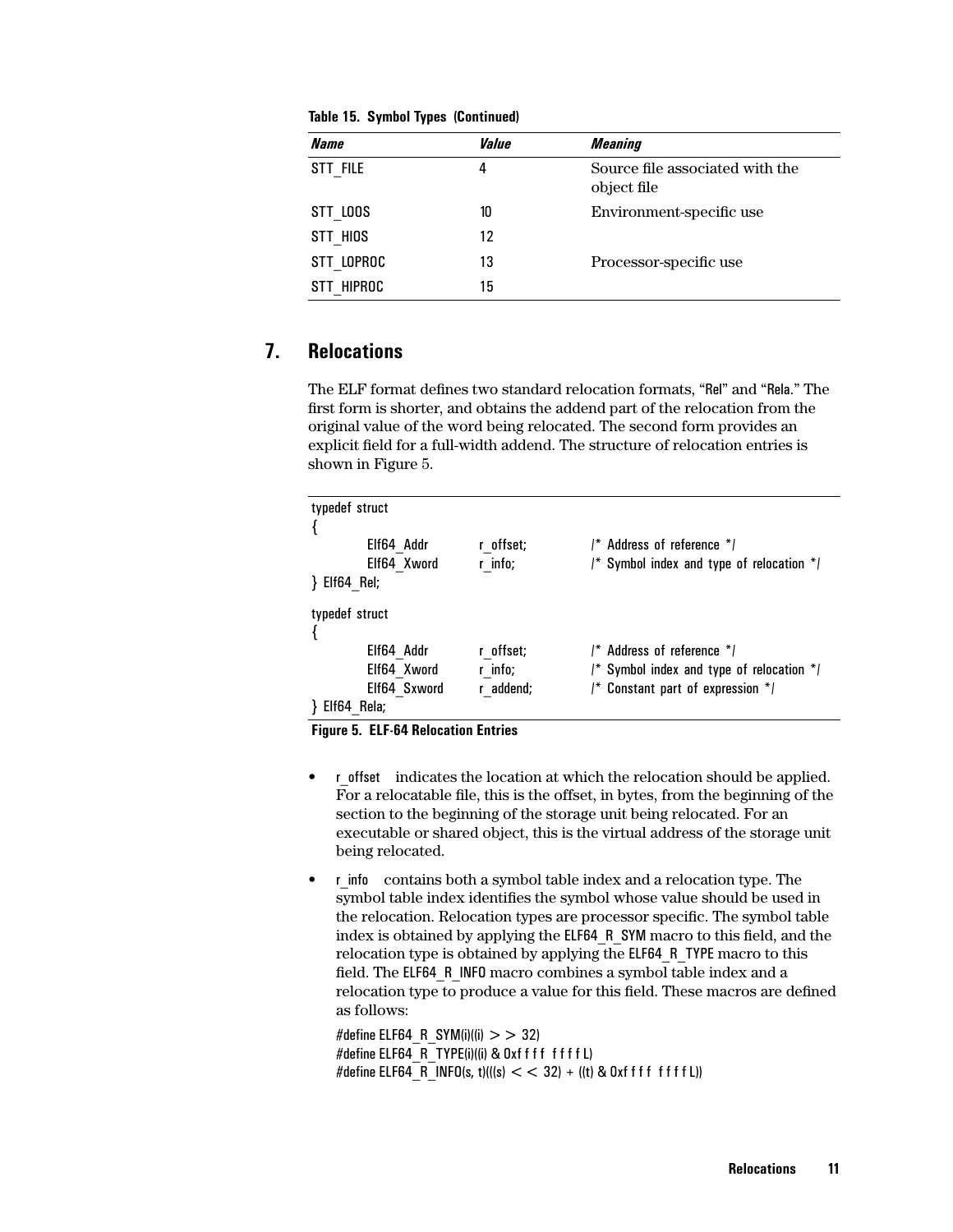• r addend specifies a constant addend used to compute the value to be stored in the relocated field.

## **8. Program header table**

In executable and shared object files, sections are grouped into segments for loading. The program header table contains a list of entries describing each segment. The structure of the program header table entry is shown in Figure 6.

| typedef struct |             |           |                                     |
|----------------|-------------|-----------|-------------------------------------|
|                |             |           |                                     |
|                | Elf64 Word  | p type;   | $\prime^*$ Type of segment $\prime$ |
|                | Elf64 Word  | p flags;  | /* Segment attributes */            |
|                | Elf64 Off   | p offset; | /* Offset in file */                |
|                | Elf64 Addr  | p vaddr;  | /* Virtual address in memory */     |
|                | Elf64 Addr  | p paddr;  | /* Reserved */                      |
|                | Elf64 Xword | p filesz; | $/*$ Size of segment in file $*$    |
|                | Elf64 Xword | p memsz;  | /* Size of segment in memory */     |
|                | Elf64 Xword | p align;  | /* Alignment of segment */          |
| י יה יה חזות נ |             |           |                                     |

} Elf64\_Phdr;

 **Figure 6. ELF-64 Program Header Table Entry**

- p\_type identifies the type of segment. The processor-independent segment types are shown in Table 16.
- p\_flags contains the segment attributes. The processor-independent flags are shown in [Table 17.](#page-12-0) The top eight bits are reserved for processorspecific use, and the next eight bits are reserved for environment-specific use.
- p\_offset contains the offset, in bytes, of the segment from the beginning of the file.
- p\_vaddr contains the virtual address of the segment in memory.
- p\_paddr is reserved for systems with physical addressing.
- p\_filesz contains the size, in bytes, of the file image of the segment.
- p memsz contains the size, in bytes, of the memory image of the segment.
- p\_align specifies the alignment constraint for the segment. Must be a power of two. The values of p\_offset and p\_vaddr must be congruent modulo the alignment.

|  |  | Table 16. Segment Types, p_type |  |
|--|--|---------------------------------|--|
|--|--|---------------------------------|--|

| <b>Name</b>       | Value | <b>Meaning</b>                |
|-------------------|-------|-------------------------------|
| <b>PT NULL</b>    | 0     | Unused entry                  |
| PT LOAD           |       | Loadable segment              |
| PT DYNAMIC        |       | Dynamic linking tables        |
| PT INTERP         | 3     | Program interpreter path name |
| <sup>.</sup> Note |       | Note sections                 |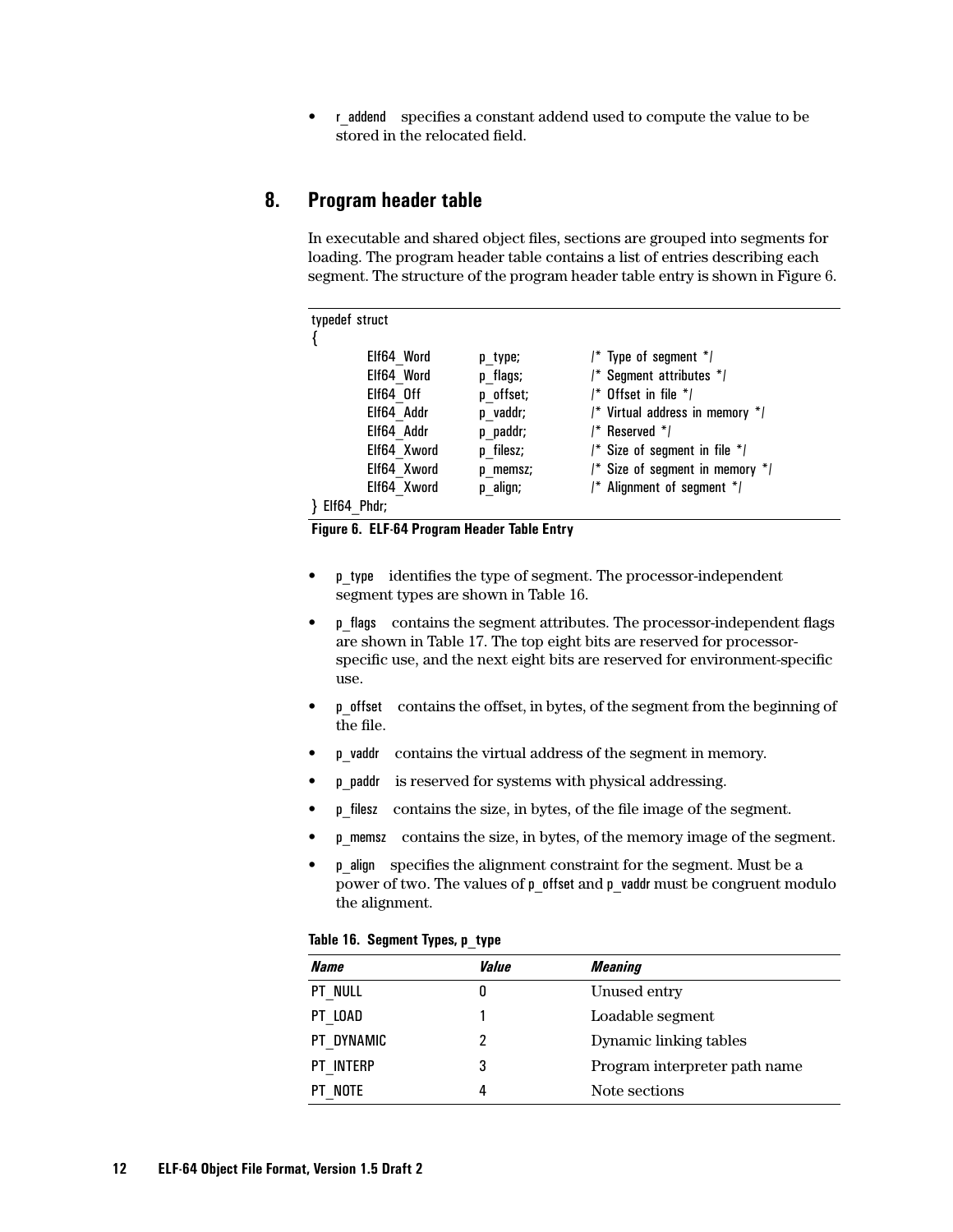| <b>Name</b> | Value       | <b>Meaning</b>           |
|-------------|-------------|--------------------------|
| PT SHLIB    | 5           | Reserved                 |
| PT PHDR     | 6           | Program header table     |
| PT LOOS     | 0x60000000  | Environment-specific use |
| PT HIOS     | 0x6FFFFFFF  |                          |
| PT LOPROC   | 0x70000000  | Processor-specific use   |
| PT HIPROC   | 0x7FFFFFFFF |                          |

<span id="page-12-0"></span>**Table 16. Segment Types, p\_type (Continued)**

### **Table 17. Segment Attributes, p\_flags**

| Name        | Value      | <i><b>Meaning</b></i>                                        |
|-------------|------------|--------------------------------------------------------------|
| PF X        | 0x1        | Execute permission                                           |
| PF W        | 0x2        | Write permission                                             |
| PF R        | 0x4        | Read permission                                              |
| PF MASKOS   | 0x00FF0000 | These flag bits are reserved for<br>environment-specific use |
| PF MASKPROC | 0xFF000000 | These flag bits are reserved for<br>processor-specific use   |

## **9. Note sections**

Sections of type SHT\_NOTE and segments of type PT\_NOTE are used by compilers and other tools to mark an object file with special information that has special meaning to a particular tool set. These sections and segments contain any number of note entries, each of which is an array of 8-byte words in the byte order defined in the ELF file header. The format of a note entry is shown in Figure 7.

| namesz |  |
|--------|--|
| descsz |  |
| type   |  |
| name   |  |
| desc   |  |

#### **Figure 7. Format of a Note Section**

• namesz and name The first word in the entry, namesz, identifies the length, in bytes, of a name identifying the entry's owner or originator. The name field contains a null-terminated string, with padding as necessary to ensure 8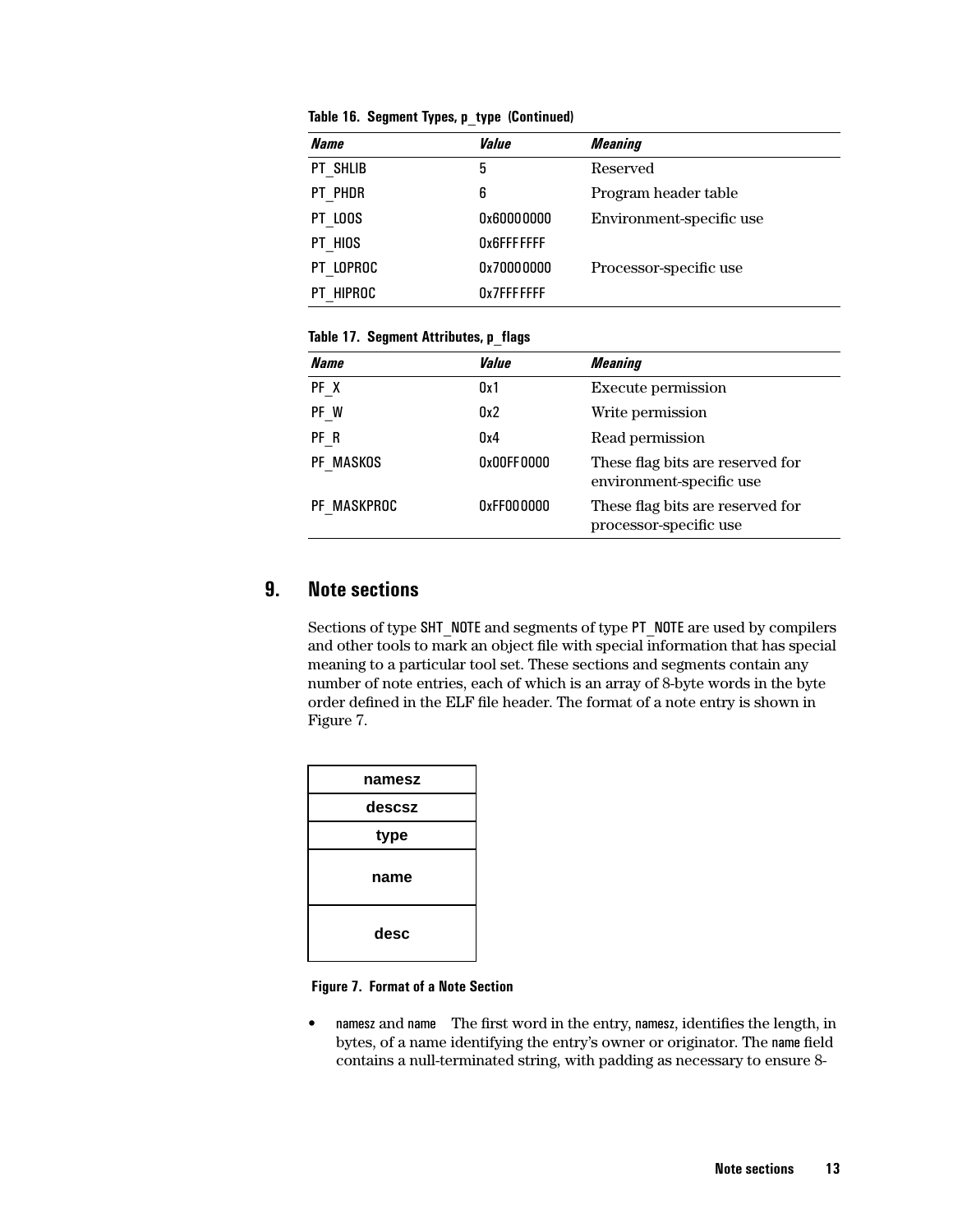byte alignment for the descriptor field. The length does not include the terminating null or the padding. By convention, each vendor should use its own name in this field.

- descsz and desc The second word in the entry, descsz, identifies the length of the note descriptor. The desc field contains the contents of the note, followed by padding as necessary to ensure 8-byte alignment for the next note entry. The format and interpretation of the note contents are determined solely by the name and type fields, and are unspecified by the ELF standard.
- type The third word contains a number that determines, along with the originator's name, the interpretation of the note contents. Each originator controls its own types.

## **10. Dynamic table**

Dynamically-bound object files will have a PT\_DYNAMIC program header entry. This program header entry refers to a segment containing the .dynamic section, whose contents are an array of Elf64 Dyn structures. The dynamic structure is shown in Figure 8.

```
typedef struct
{
        Elf64 Sxword d tag;
        union {
                Elf64 Xword d val;
                Elf64_Addr d_ptr;
        } d_un;
} Elf64_Dyn;
```

```
extern Elf64 Dyn DYNAMIC[];
```
 **Figure 8. Dynamic Table Structure**

• d tag Identifies the type of dynamic table entry. The type determines the interpretation of the d\_un union. The processor-independent dynamic table entry types are shown in Table 18. Other values, in the range 0x7000 0000–0x7FFF FFFF, may be defined as processor-specific types.

String table offsets are relative to the beginning of the table identified by the DT\_STRTAB entry. All strings in the string table must be null-terminated.

- d val This union member is used to represent integer values.
- d ptr This union member is used to represent program virtual addresses. These addresses are link-time virtual addresses, and must be relocated to match the object file's actual load address. This relocation must be done implicitly; there are no dynamic relocations for these entries.

|  |  | Table 18. Dynamic Table Entries |  |  |
|--|--|---------------------------------|--|--|
|--|--|---------------------------------|--|--|

| <i><b>Name</b></i> | Value | d un    | Meaning                                                  |
|--------------------|-------|---------|----------------------------------------------------------|
| DT NULL            |       | ignored | Marks the end of the dynamic array                       |
| DT NEEDED          |       | d val   | The string table offset of the name of a needed library. |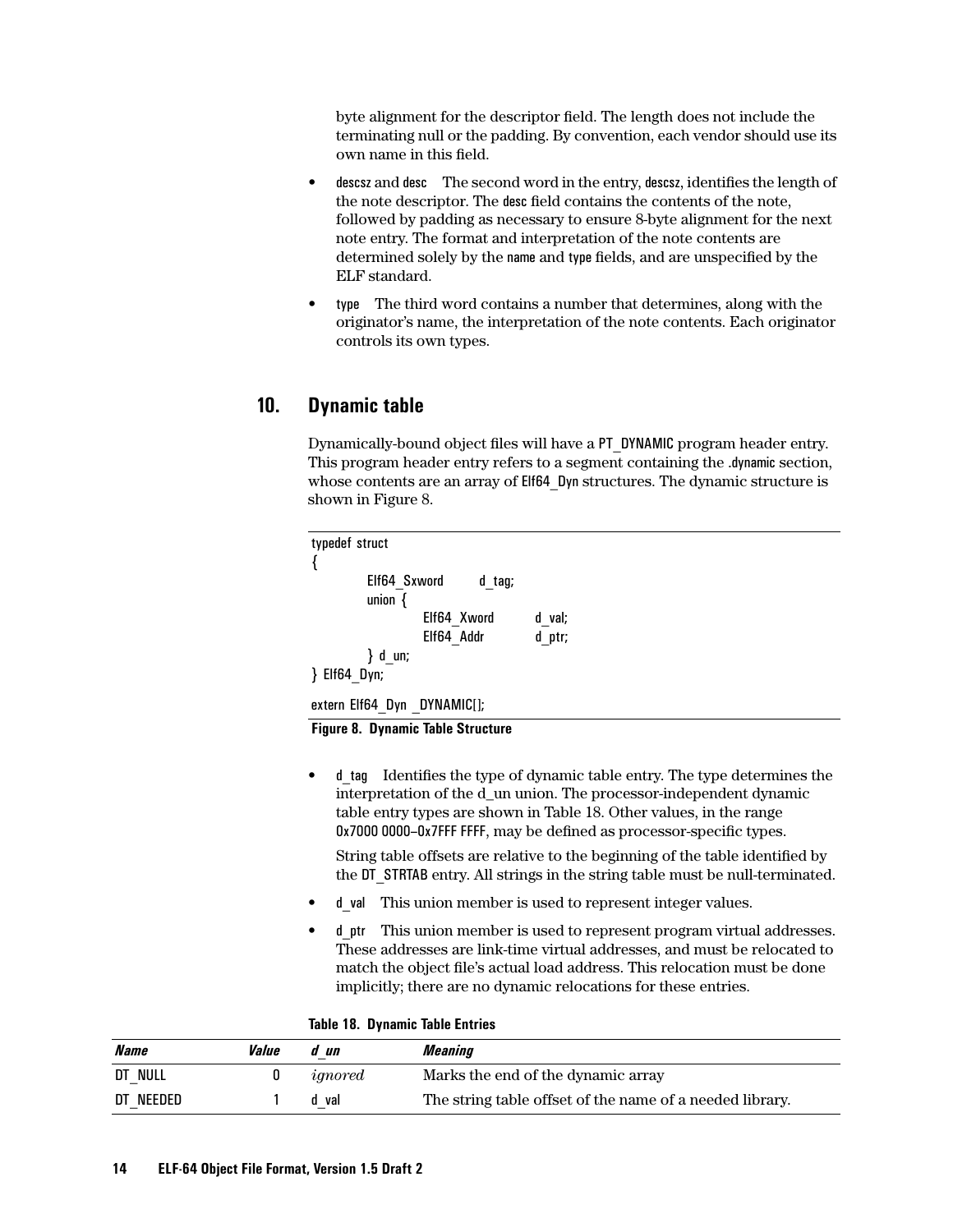|  |  | <b>Table 18. Dynamic Table Entries (Continued)</b> |  |
|--|--|----------------------------------------------------|--|
|--|--|----------------------------------------------------|--|

| <b>Name</b>     | Value          | d un    | <b>Meaning</b>                                                                                                                                                                                                                                               |
|-----------------|----------------|---------|--------------------------------------------------------------------------------------------------------------------------------------------------------------------------------------------------------------------------------------------------------------|
| DT PLTRELSZ     | $\overline{2}$ | $d$ val | Total size, in bytes, of the relocation entries associated with<br>the procedure linkage table.                                                                                                                                                              |
| DT PLTGOT       | 3              | d_ptr   | Contains an address associated with the linkage table. The<br>specific meaning of this field is processor-dependent.                                                                                                                                         |
| DT HASH         | 4              | d_ptr   | Address of the symbol hash table, described below.                                                                                                                                                                                                           |
| DT STRTAB       | 5              | d ptr   | Address of the dynamic string table.                                                                                                                                                                                                                         |
| DT SYMTAB       | 6              | d_ptr   | Address of the dynamic symbol table.                                                                                                                                                                                                                         |
| DT_RELA         | 7              | d_ptr   | Address of a relocation table with Elf64 Rela entries.                                                                                                                                                                                                       |
| DT RELASZ       | 8              | $d$ val | Total size, in bytes, of the DT RELA relocation table.                                                                                                                                                                                                       |
| DT RELAENT      | 9              | d val   | Size, in bytes, of each DT RELA relocation entry.                                                                                                                                                                                                            |
| DT STRSZ        | 10             | d_val   | Total size, in bytes, of the string table.                                                                                                                                                                                                                   |
| DT SYMENT       | 11             | $d$ val | Size, in bytes, of each symbol table entry.                                                                                                                                                                                                                  |
| DT INIT         | 12             | d_ptr   | Address of the initialization function.                                                                                                                                                                                                                      |
| DT_FINI         | 13             | d_ptr   | Address of the termination function.                                                                                                                                                                                                                         |
| DT_SONAME       | 14             | $d$ val | The string table offset of the name of this shared object.                                                                                                                                                                                                   |
| DT RPATH        | 15             | d val   | The string table offset of a shared library search path string.                                                                                                                                                                                              |
| DT SYMBOLIC     | 16             | ignored | The presence of this dynamic table entry modifies the<br>symbol resolution algorithm for references within the<br>library. Symbols defined within the library are used to<br>resolve references before the dynamic linker searches the<br>usual search path. |
| DT REL          | 17             | d_ptr   | Address of a relocation table with Elf64 Rel entries.                                                                                                                                                                                                        |
| DT RELSZ        | 18             | d_val   | Total size, in bytes, of the DT REL relocation table.                                                                                                                                                                                                        |
| DT RELENT       | 19             | d_val   | Size, in bytes, of each DT REL relocation entry.                                                                                                                                                                                                             |
| DT_PLTREL       | 20             | $d$ val | Type of relocation entry used for the procedure linkage<br>table. The d_val member contains either DT_REL or DT_RELA.                                                                                                                                        |
| DT DEBUG        | 21             | d_ptr   | Reserved for debugger use.                                                                                                                                                                                                                                   |
| DT TEXTREL      | 22             | ignored | The presence of this dynamic table entry signals that the<br>relocation table contains relocations for a non-writable<br>segment.                                                                                                                            |
| DT JMPREL       | 23             | d ptr   | Address of the relocations associated with the procedure<br>linkage table.                                                                                                                                                                                   |
| DT BIND NOW     | 24             | ignored | The presence of this dynamic table entry signals that the<br>dynamic loader should process all relocations for this object<br>before transferring control to the program.                                                                                    |
| DT INIT ARRAY   | 25             | d ptr   | Pointer to an array of pointers to initialization functions.                                                                                                                                                                                                 |
| DT FINI ARRAY   | 26             | d ptr   | Pointer to an array of pointers to termination functions.                                                                                                                                                                                                    |
| DT INIT ARRAYSZ | 27             | d val   | Size, in bytes, of the array of initialization functions.                                                                                                                                                                                                    |
| DT FINI ARRAYSZ | 28             | d val   | Size, in bytes, of the array of termination functions.                                                                                                                                                                                                       |
| DT LOOS         | 0x60000000     |         | Defines a range of dynamic table tags that are reserved for<br>environment-specific use.                                                                                                                                                                     |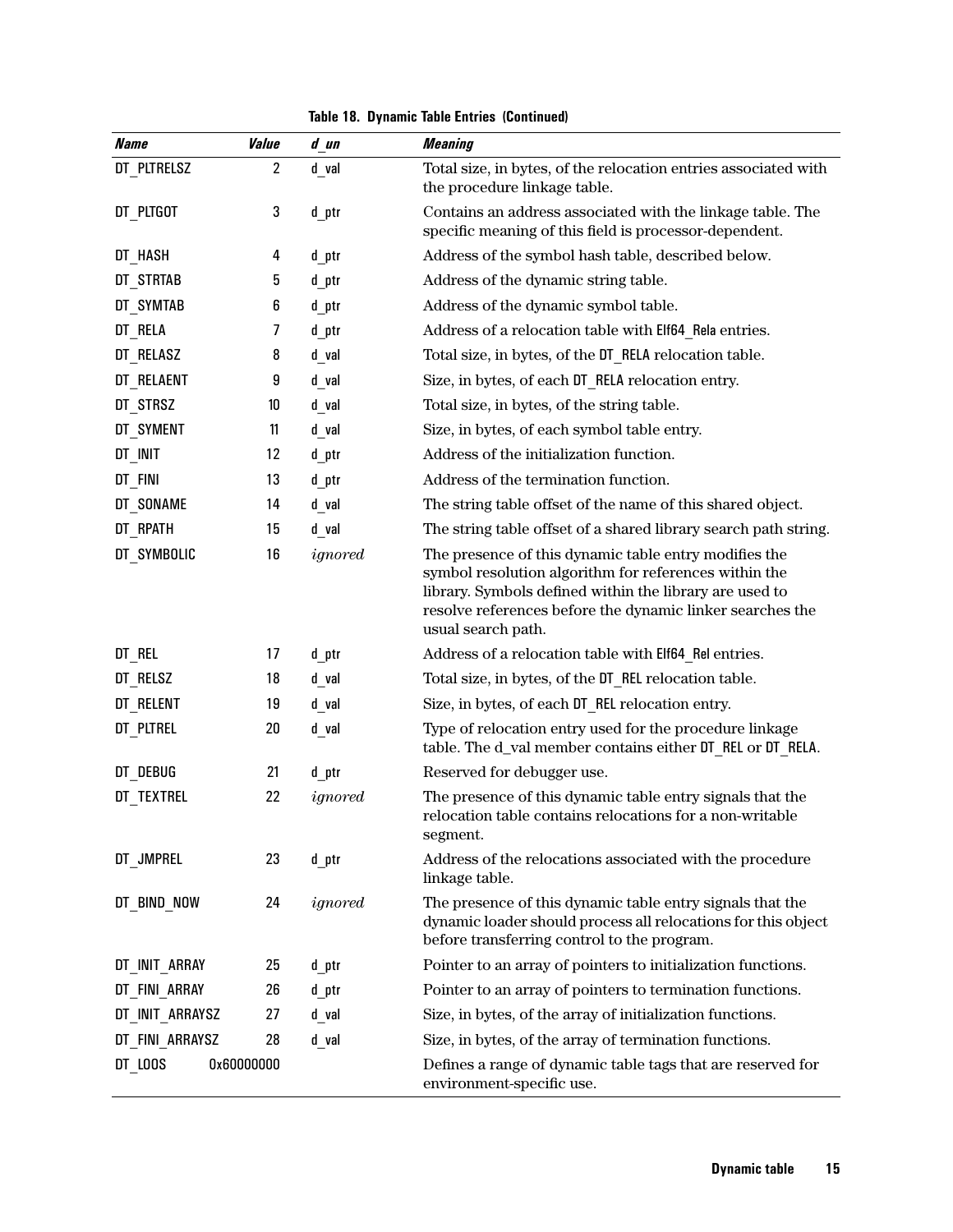| <i><b>Name</b></i> | <i><b>Value</b></i> | d un | Meaning                                                                                |
|--------------------|---------------------|------|----------------------------------------------------------------------------------------|
| DT HIOS            | 0x6FFFFFFF          |      |                                                                                        |
| DT LOPROC          | 0x70000000          |      | Defines a range of dynamic table tags that are reserved for<br>processor-specific use. |
| DT HIPROC          | 0x7FFFFFFFF         |      |                                                                                        |

**Table 18. Dynamic Table Entries (Continued)**

## **11. Hash table**

The dynamic symbol table can be accessed efficiently through the use of a hash table. The hash table is part of a loaded program segment, typically in the .hash section, and is pointed to by the DT\_HASH entry in the dynamic table. The hash table is an array of Elf64\_Word objects, organized as shown in Figure 9.

| nbucket           |
|-------------------|
| nchain            |
| bucket[0]         |
|                   |
| bucket[nbucket-1] |
| chain[0]          |
|                   |
|                   |
| chain[nchain-1]   |

 **Figure 9. Symbol Hash Table**

The bucket array forms the hash table itself. The number of entries in the hash table is given by the first word, nbucket, and may be chosen arbitrarily.

The entries in the chain array parallel the symbol table—there is one entry in the chain table for each symbol in the symbol table, so nchain should equal the number of symbol table entries.

Symbols in the symbol table are organized into hash chains, one chain per bucket. A hash function, shown in F[igure 10, c](#page-16-0)omputes a hash value *x* for a given symbol name. The value of bucket[*x* % nbucket] is the symbol table index for the first symbol on the hash chain. The index next symbol on the hash chain is given by the entry in the chain array with the same index. The hash chain can be followed until a chain array entry equal to STN UNDEF is found, marking the end of the chain.